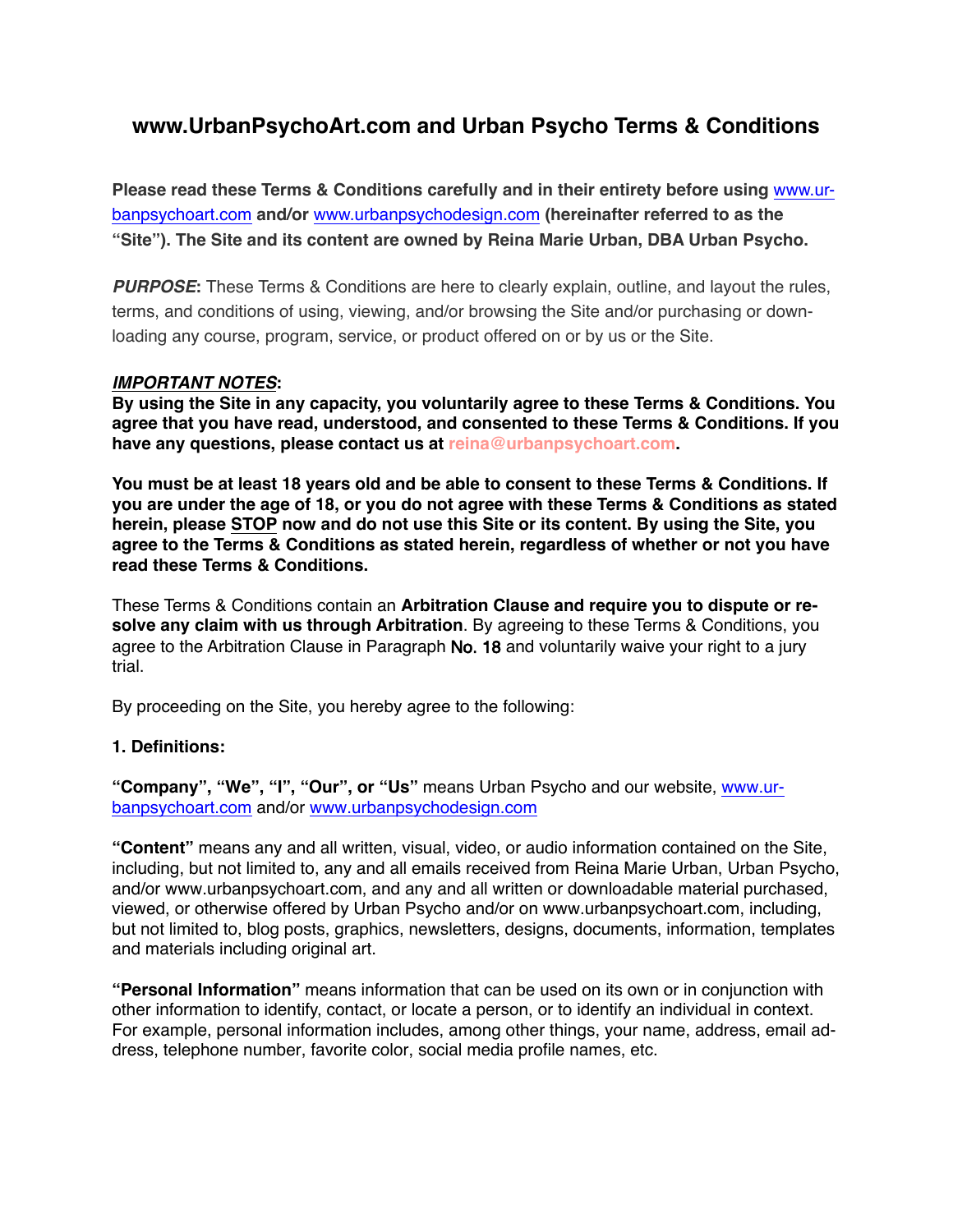**"Site, Courses, Services, and/or Products"** means [www.urbanpsychoart.com](http://www.urbanpsychoart.com) Content (as defined herein), email list/newsletters, social media posts, blog posts, courses, design services, guides, art services, website materials, digital art, original handmade art, and/or templates available on the Site.

**"Site"** means [www.urbanpsychoart.com](http://www.urbanpsychoart.com) and any and all of its associated pages, tabs, landing pages, forms, or sub-pages including www.urbanpsychodesign.com

**"You" or "Your"** means the user, customer, or viewer of the Site.

## **2. Consent:**

By using the Site and/or making any Purchase, you implicitly and voluntarily agree to act in accordance with, and abide by, these Terms & Conditions, our Privacy Policy, and Disclaimer.

By using the Site and/or making any Purchase, you represent and warrant that you are at least 18 years-old. Any use of, or access to, the Site and its Content by anyone under the age of 18 is unauthorized and in direct violation of these Terms & Conditions and our Privacy Policy.

## **3. Site Rules:**

By using the Site and/or making any Purchase, you hereby agree & consent not to:

- Abuse or harass any person through or on the Site.
- Post or transmit obscene, offensive, libelous, defamatory, pornographic, or abusive content, as well as content that infringes our intellectual property rights or those of another person, website, or company.
- Use the Site in any way or for any purpose which violates any law of the United States and the jurisdiction in which you use the Site.
- Post or transmit any "spam" or unwanted, unsolicited content.
- Post copyrighted materials, photographs, or content which do not belong to you.
- Promote or sell your own content, services, or products through the Site, or the content, services, or products of anyone else other than us.
- Copy, download, share, post, or transmit our intellectual property in any way that infringes on our intellectual property rights.
- Copy, download, share, post, or transmit our art and/or designs in any way that infringes on our rights without written consent of the Site owner.

## **4. DISCLAIMER:**

By using the Site, you understand that we are an Artist and Designer. We are not a nutritionist, therapist, or licensed medical professional, and therefore you need to discuss and clear any and all changes to your lifestyle, food intake, exercise regimen, or medical treatment with your physician before implementing changes or habits suggested by us. You must discuss any and all changes to your diet, exercise regimen, supplements, medications, or lifestyle with your physician or qualified medical professional before implementing any suggested or offered changes, additions, or alterations to your lifestyle. Our Content is for informational and educational purposes only, and is based on our personal experience. Any advice, suggestions, information, etc. stated by any website other than [www.urbanpsychoart.com](http://www.urbanpsychoart.com) is not the advice, suggestion, information, etc. of Urban Psycho and we cannot be held responsible for any information posted by those sites despite their association with Urban Psycho.

## **5. Your Consent to These Terms & Conditions:**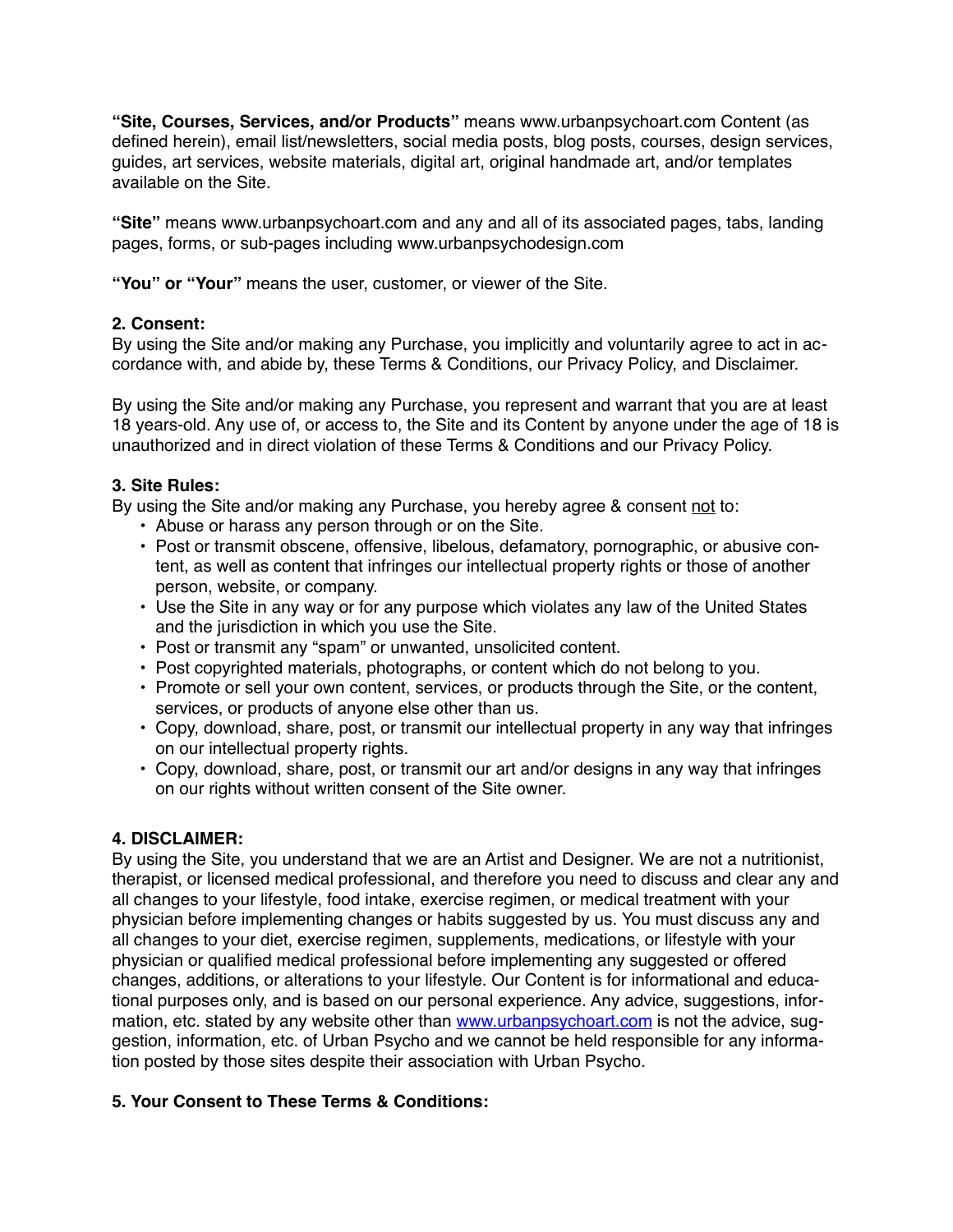By using this Site, or Purchasing or Downloading from our Site, Courses, Services, and/or Products, you implicitly and voluntarily agree to these Terms & Conditions as stated herein.

## **6. Changes To These Terms & Conditions:**

We reserve the right to change, amend, or otherwise alter these Terms & Conditions at any time without notice to you. When changes are made to these Terms & Conditions, we will update the "Updated on" date at the bottom of this page. If you do not agree with these Terms & Conditions, please do NOT use our Site, read or implement its Content, or Purchase or Download anything from us.

# **7. Links to Third-Party or External Websites:**

The Site may contain or include website URL links to third-party or external websites. Typically, these URL links are provided so that you may directly access a site that contains relevant information. Please note we are not liable for any of the information contained on or within the thirdparty or external websites. We are not responsible for the way they handle your personal information, whether they have a privacy policy, or any information you provide to them by visiting their website. You are responsible for reading and agreeing to, or expressing disagreement with, the external website's privacy policy or terms & conditions.

# **8. Intellectual Property Ownership:**

The Site and its Content are intellectual property solely owned by Urban Psycho and Reina Marie Urban. The Site and its Content are protected by United States copyright and trademark laws, as well as state intellectual property laws. Any violations of this term, and all terms contained herein, will be legally pursued to the fullest extent permitted by law.

# **9. Our Limited License to You:**

If you view, access, or Purchase the Site, Services, and/or Products, you are considered our Limited Licensee ("Licensee"). As a Licensee, you agree and understand that the Site, Courses, Services, and/or Products have been written, created, drafted, invented, and developed by us after a significant investment of time, money, education, hard work, and brainpower. The Site, Services, and/or Products are extremely valuable to us, both professionally and personally, and we take the protection of our Site, Services, and/or Products very seriously.

You may not use the Site, Services, and/or Products in any manner that is unauthorized, improper, against these Terms & Conditions or our Privacy Policy, or which violate U.S. intellectual property laws unless authorized by us in writing beforehand.

# **10. Your License to Us:**

By commenting on the Site, or submitting documents to Urban Psycho via contact form, email, or social media, you represent that you are the lawful owner of said documents, statements, and/or the information they contain. You grant us a license to use your comments or submissions in any way we see fit, as it relates to our business purposes.

# **11. Purchase & Access Terms:**

During the course of your use, Purchase, and/or Download from the Site, Services, and/or Products, you agree and understand that you cannot distribute, copy, forward, and/or share information prohibited by these Terms & Conditions. You also agree and understand that you are to take all necessary steps to make sure that you do not inadvertently share or distribute said materials, including, but not limited to, protecting your password (if any) to the Site to access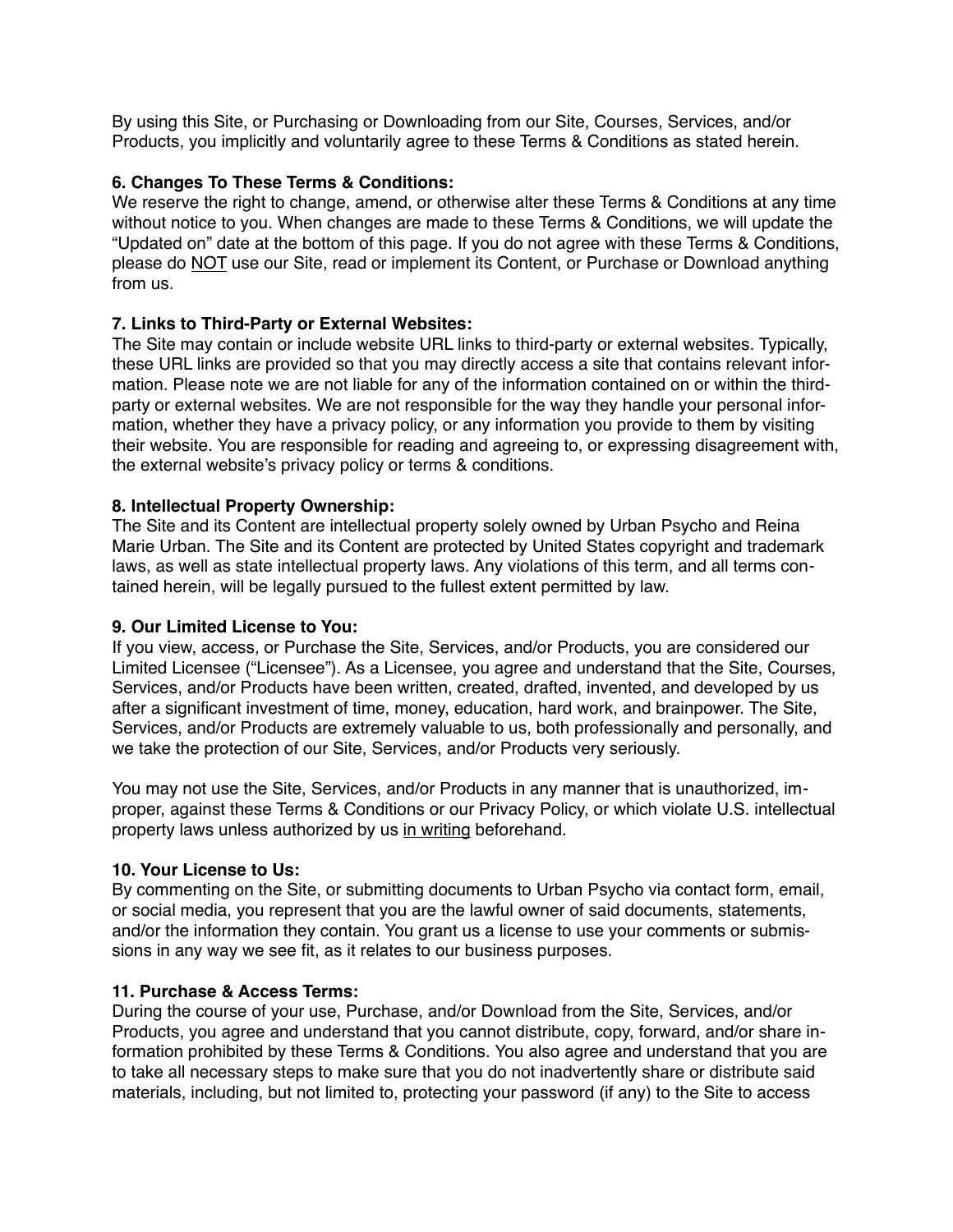your Purchase or Download. Any violations of these Terms & Conditions will be legally pursued to the fullest extent permitted by law.

## **12. Sharing the Site & Its Content:**

You must request and receive written permission by email reina@urbanpsychoart.com before sharing our Site and its Content for commercial purposes. You may share the site for personal purposes, but we ask that you link directly to the Site. You are required to give us and the Site credit by linking to the Site and its Content if you share it on social media or your own website, including all photographs. Since the Site and its Content are not yours, you may not in any way imply or represent that the Site or its Content are yours or that you in any way created, caused, or contributed to the Site or its Content. You may not make any claims that you are in any way associated with Urban Psycho.

## **13. No Claims Made Regarding Results:**

Any and all current or past-client testimonials, statements, or examples used by us are simply that: examples. They are not guarantees that you will also experience or receive the same results. Each client and his/her circumstances are unique and nothing shall be interpreted as a guarantee that you will experience the same results as another client of ours.

## **14. DISCLAIMER - No Warrantees, Guarantees, or Representations Are Being Made:**

We do not offer any warranties, of any variety, regarding the Site, Services, and/or Products, and/or your Purchase or Download, in any way. The Site, Services, and/or Products, and/or your Purchases or Downloads are offered **"AS IS"** and without warranties of any kind, neither express nor implied, to the extent permitted by law.

## **15. Your Release of Us:**

By using the Site or Purchasing, Downloading, or using Urban Psycho's Services, and Products, you agree to release, forgive, and forever discharge Urban Psycho, its subsidiaries, employees, agents, contractors, subcontractors, and affiliates from any and all claims, suits, actions, charges, demands, liabilities, damages, judgments, and/or costs, whether known or unknown, both legal and equitable in any manner.

## **16. Errors & Omissions:**

Every effort is made to provide up-to-date accurate information both on the Site and through our services. However, due to the complexity of the issues we cover, Urban Psycho does not and cannot warrant, represent, or guarantee that such information is free from errors, accurate, or up-to-date at all times. You should do your due diligence, research, or consult with a professional to ensure that all information you receive, act upon, or rely on from this Site and/or from our services is accurate and up-to-date.

## **17. Our Refund Policy:**

We will do everything within our ability (and within reason) to ensure your satisfaction. Refunds will not be issued for services already rendered or products already purchased. If you have any questions or concerns, or if there is anything we can do to make your experience a more pleasant one, please email Reina at reina@urbanpsychoart.com.

# **18. ARBITRATION CLAUSE:**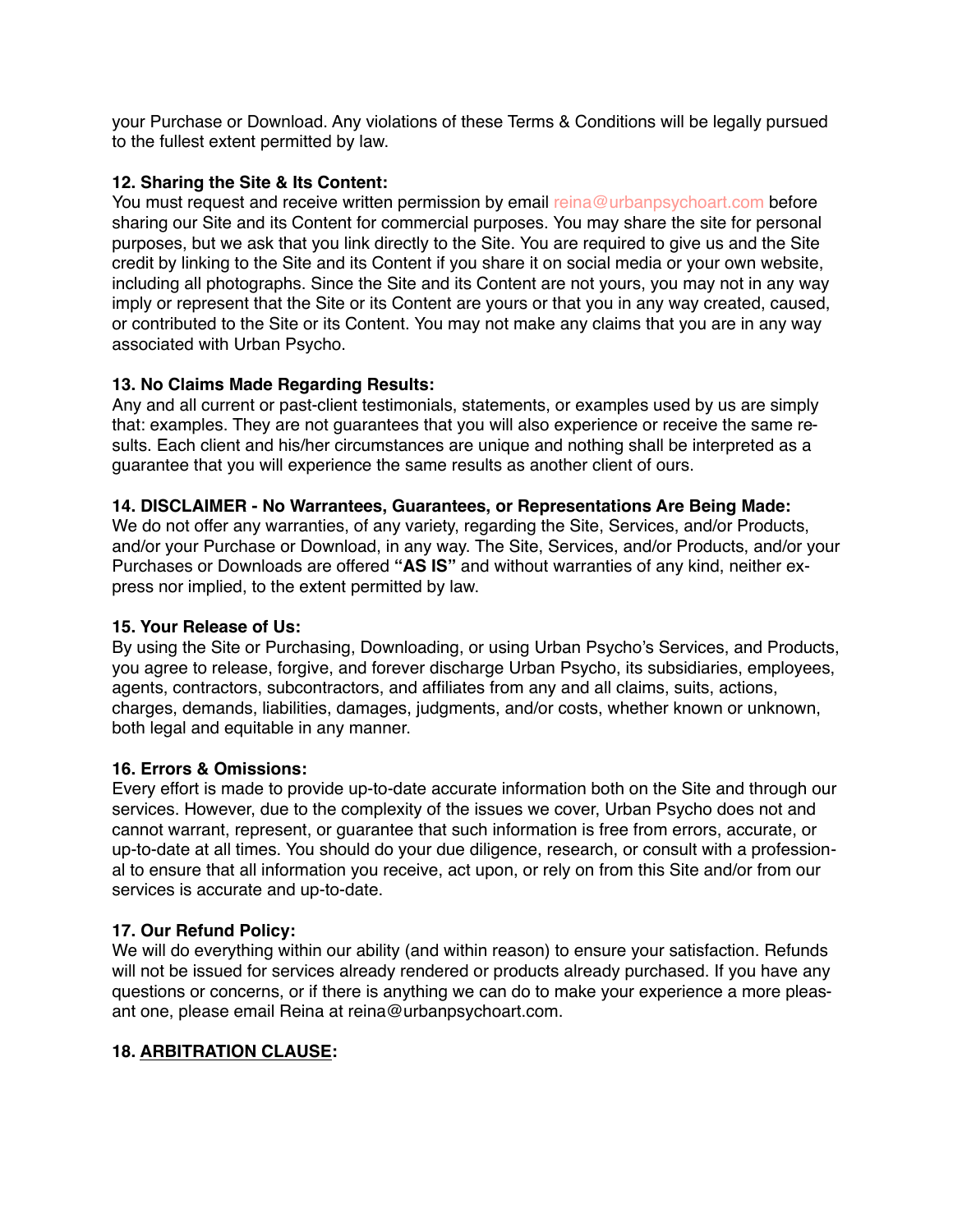If you have any complaint or should any issue arise in the use of the Site or Urban Psycho's Services, and/or Products, please contact us directly first by emailing Reina at reina@urbanpsychoart.com.

However, if we are unable to amicably resolve your dispute in that manner, you agree that you and Urban Psycho shall submit your dispute to binding arbitration with the **American Arbitration** [Association](https://www.adr.org/), before an arbitrator that is mutually agreed upon, in accordance with the American Arbitration Association's ("AAA") [rules](https://www.adr.org/Rules).

By agreeing to this term, you hereby agree and understand that you are waiving your right to a jury trial in court, which would otherwise be available to you if not for this Arbitration Clause. Should any arbitration hearing need to be held, it shall be held within 50 miles of Chicago, Illinois, USA unless otherwise stated in writing by Urban Psycho.

If the arbitrator issues an award and a judgment is made, the judgment will be binding and will be entered in court in the State of Illinois, USA. The only award that can be issued to you is a refund of any payment made to Urban Psycho for the applicable Product or Service. You are not permitted to seek additional damages, including consequential or punitive damages.

#### **19. Consent to Governing Law:**

These Terms & Conditions, and any dispute arising out of it, shall be governed by the laws of the State of Illinois, USA.

#### **20. Consent to Jurisdiction:**

You hereby irrevocably consent to the exclusive jurisdiction and venue of any Federal Court in the United States District Court for the District of Illinois, USA or a state court located within the State of Illinois, USA in connection with any matter arising out of these Terms & Conditions, Privacy Policy, Disclaimer, or as a result of your use, Download, or Purchase from the Site, Courses, Services, and/or Products.

#### **21. Consent to Service:**

You hereby irrevocably agree that process may be served on you in any manner authorized by the Laws of the State of Illinois, USA for such persons, and you waive any objection which you might otherwise have to service of process under the laws of the State of Illinois, USA.

#### **22. Payment & Purchases:**

When you Purchase or Download one of our Services or Products from us or the Site, you may pay by credit card, PayPal, Venmo or Urban Psycho Gift Card. By doing so, you give Urban Psycho permission to automatically charge your credit card for payment. You will receive an electronic receipt following your Purchase, which you should retain for your records.

If you elect the installment or "payment upon invoice" option, you agree that Urban Psycho has permission to automatically charge, without checking with you before each installment transaction is charged, the amount due on the date(s) agreed upon at via Square Invoice (a.k.a. Square Up).

If your payment method fails or is otherwise declined, you will be removed from, or canceled from having access to our Services and Products. Please note, in the event your payment method is declined at any time, you are **still responsible** for the full cost of your Purchase.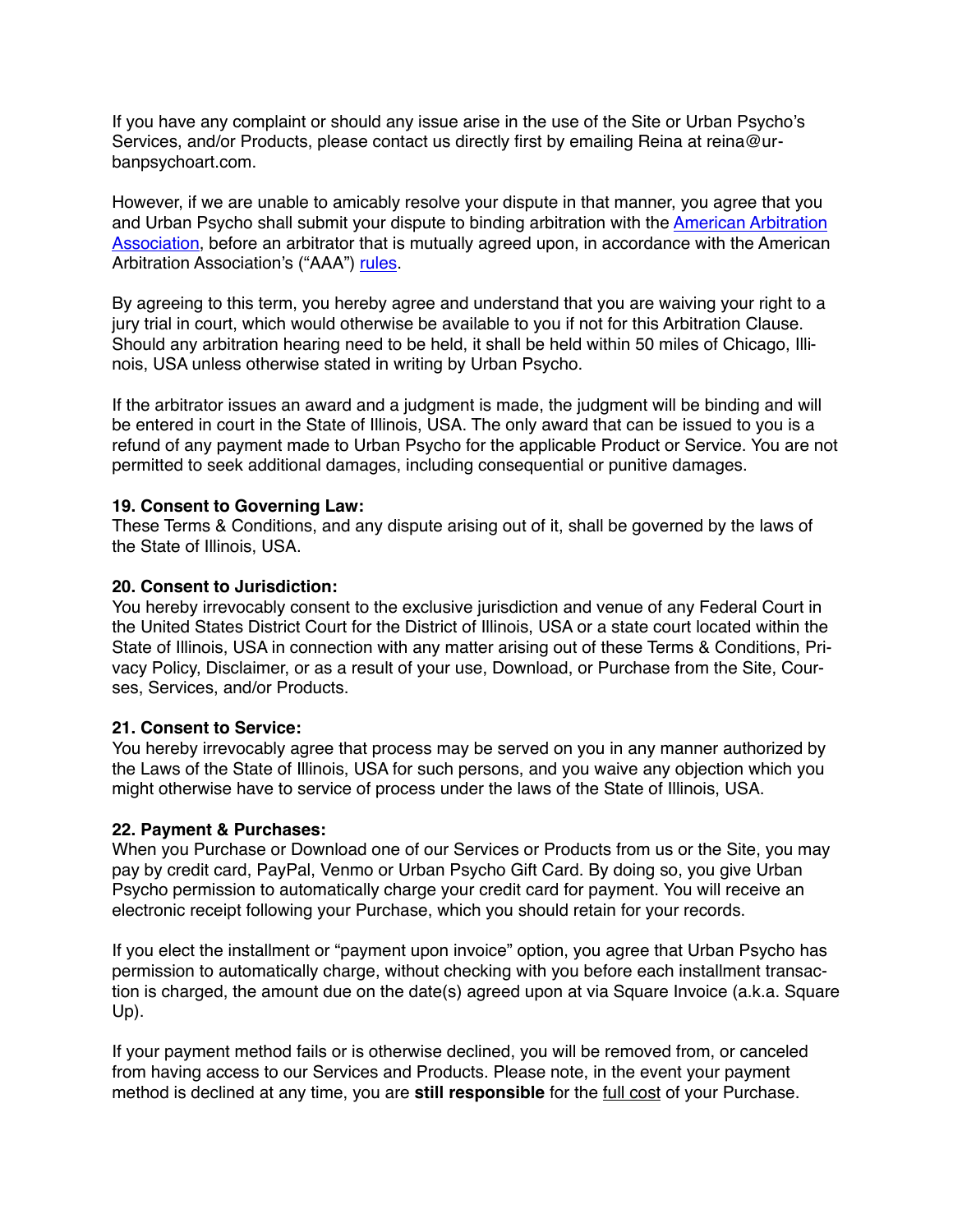We do not accept any chargeback threats (real or threatened). If any chargebacks are placed on a Purchase or Download of our Services and Products, we will report said incident to the major credit reporting agencies. Doing so could have a negative impact on your credit report and/or credit score. Should we need to do so and you would like to have this report removed from your credit report, please contact us to arrange for payment owed. Once payment owed is received, we will make the appropriate reports to the credit agencies.

Payment processing companies may have different privacy policies and practices than we do. We are not responsible for the policies of the payment processing companies. As with any online purchase, there are circumstances beyond our control which may compromise your credit card or payment method. We are not liable or responsible for any of those circumstances.

You hereby release us from any and all damages related to your payment or use of our payment processing companies in which you incur and further agree not to assert any claims against us or them for any damages which arise from your Purchase or use of our Site and its Content.

## **23. Limitation of Liability:**

Urban Psycho is not responsible or liable in any way for any and all damages you receive directly or indirectly from your use, Purchase, or Download from our Site, Services, and/or Products. We do not assume liability for damages, injuries, harm, death, misuse of (or failure to properly use) information, graphics or documents, due to any act, or failure to act, by you. Notwithstanding anything to the contrary contained herein, your sole and exclusive remedy for negligence, failure to perform, or breach by us shall be a refund of the amount paid for such service or product]. IN NO EVENT SHALL WE BE LIABLE TO YOU FOR ANY INDIRECT, SPECIAL, EXEMPLARY, OR CONSEQUENTIAL DAMAGES.

## **24. Defense & Indemnification**

You shall, at all times, indemnify, defend, and hold harmless Urban Psycho, Reina Marie Urban, and all of our shareholders, officers, members, affiliates, contractors, subcontractors, directors, assignees, employees, and licensees from and against all losses, damages, injuries, delays, deaths, lost profits, and expenses arising out of any proceeding (a) brought by either a third-party or by Urban Psycho and Reina Marie Urban (b) arising out of your breach of your obligations, representations, warranties, or covenants under these Terms & Conditions or the Privacy Policy; and (c) arising out of any alleged breach or negligence said to have been committed by us.

## **25. Termination of Your Use**

At our sole discretion, we are permitted to terminate your use or access to the Site, Services, and/or Products, and Purchases/Downloads if you abuse, violate, or breach any of these Terms & Conditions Privacy Policy, Disclaimer, or any other terms to which you have agreed to.

## **26. Entire Agreement**

These Terms & Conditions, our Privacy Policy and Disclaimer, constitute the entire agreement between you and us with respect to the Site, Courses, Services, and/or Products, and they supersede all prior or contemporaneous communications and proposals, whether electronic, oral, or written, between you and us with respect to the Site, Courses, Services, and/or Products.

# **27. Severability**